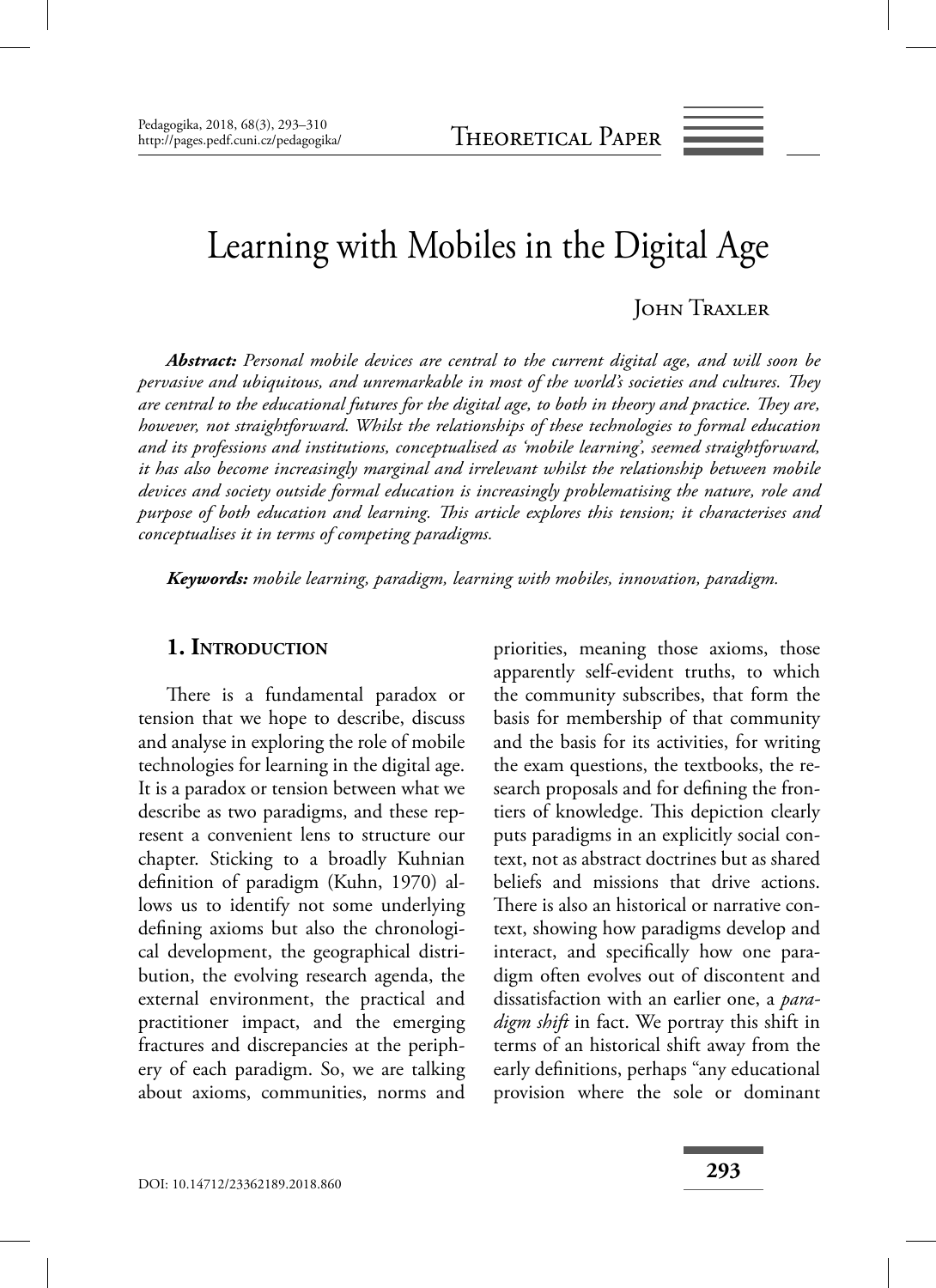

technologies are handheld or palmtop devices" (Traxler, 2005) to a more robust and all-embracing definition, something like, "acquiring the knowledge, attitudes, skills and processes appropriate to or aligned to societies characterised, perhaps defined, by individual and collective connectedness and mobility."

One paradigm was situated amongst academics, universities and countries in a handful of mobile learning 'hotspots' in parts of the world's developed regions, a project intended to enhance and extend institutional e-learning (Traxler, 2008a), to deliver on the promise of learning 'anywhere, anytime', and even 'just-in-time, just-for-me' (Hlodan, 2010; Shih, 2007). This paradigm dates back about two decades and is the classical 'mobile learning' paradigm as usually understood by academics. It was documented in its early years in a variety of publications and presentations. A search of Google and Google Scholar using 'mobile learning' as search terms will reveal the extent of the community, uncover its axioms, pick out cognate concepts (such as 'seamless learning', 'connected learning' and '1:1 learning and some synonyms, noticeably 'm-learning', even 'nomadic learning' – Chan et al., 2006), and give some clues to the foundational texts and the years of its heyday. A reading of these publications and presentations and the projects that underpin them does, however, reveal a narrow bandwidth in terms of methods, theories, formats, settings, objectives and findings, and could indicate a paradigm that was stable or perhaps stagnant.

The other paradigm, more recent and less coherent, is driven by the ways in which increasingly pervasive, ubiquitous personal mobile digital technologies were transforming the ways in which people and communities could generate, discuss, transform, share, discard and store ideas, opinions, identities, images and information, and, in effect, become each other's teachers.

Neither of these springs into existence from nowhere. They are each a product of some wider and earlier culture, context and conditions, specifically of economic, political and ideological conditions; these are, however, all local, different and specific. In any given comparison of the paradigms, we see a comparison between one rooted in institutional and formal learning, the other in informal social practices but we also see the impact of different host cultures, including national, generational, ethnic and virtual. So, in some respects we are claiming that what is actually experienced and observed are both local instances of the two generic paradigms. Of course, neither of these paradigms are necessarily unconditionally benign or ethically straightforward; they each serve different interests, they have different relationships to established ideas of education, its institutions, its professions and its purpose, the former to reform and improve, the latter the transform and subvert.

To look at this in another way, these two paradigms represent two different versions of what we might call the *knowledge economy*, meaning those processes by which knowledge is produced, distributed,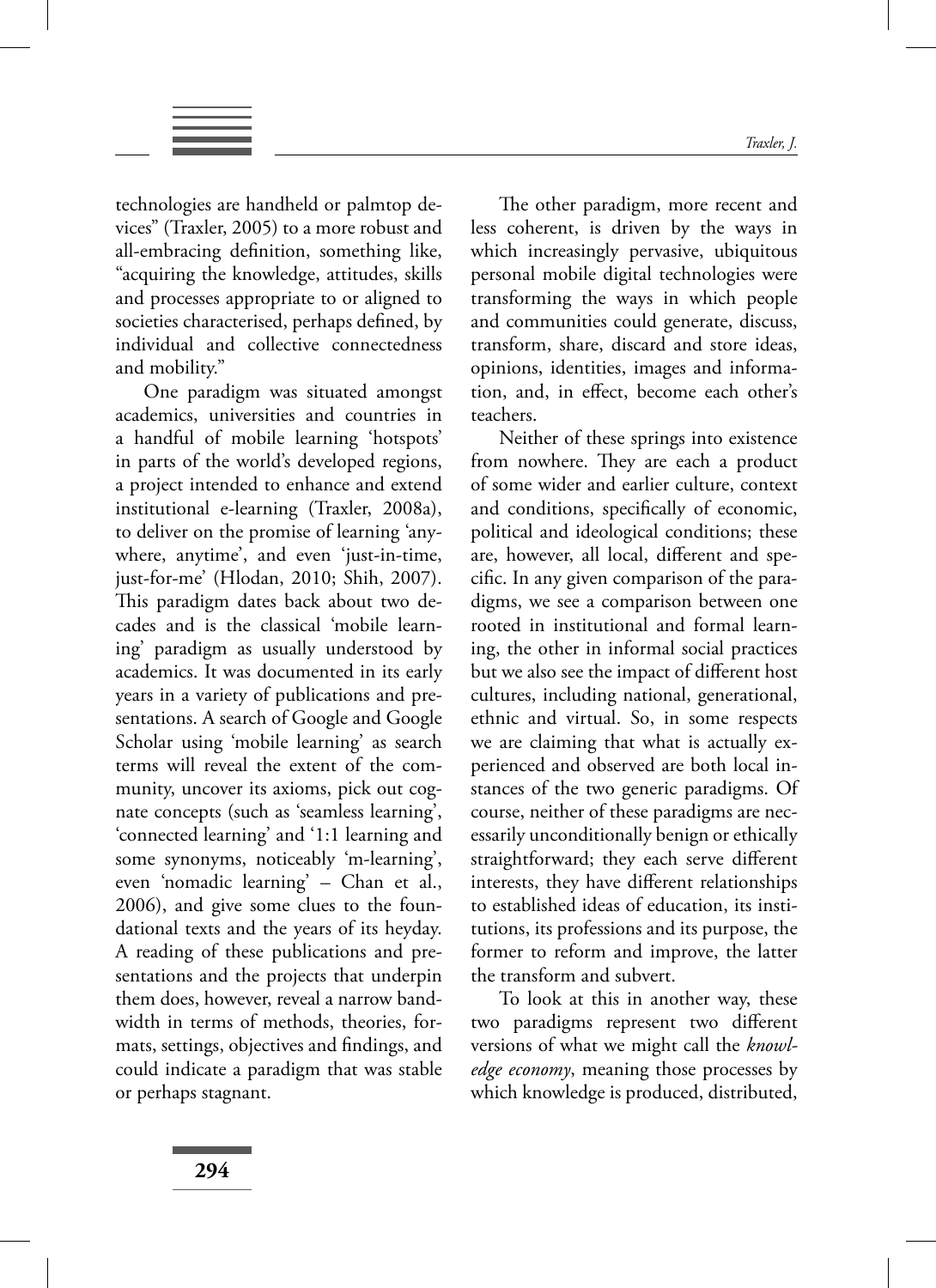traded and discarded. The first is a centralised and regulated industrial system based within the formal institutions of the education system and devoted to the mass production of graduates (and in this respect, mobile learning is just part of the ongoing industrialisation of education necessitated by the *massifi cation* of education (Traxler, 2010a). The second is a decentralised cottage industry where individuals barter or donate the knowledge they have produced, assembled or collected amongst themselves. This is an imperfect metaphor. Learning is not a zero-sum game, the teacher losing the knowledge that the learner gains, nor in many cultures is learning merely about knowledge transfer.

Academia was ever *tribes and territories* (Becher & Trowler, 2001) and may be these are more powerful and durable than the explicit or tacit dogma of our two paradigms. An exploration of citations and conference attendance might objectively confirm the sense that such tribes and territories were the self-referential social basis for the paradigms we describe.

This article sets out the breadth of learning with mobiles, to provide the basic chronology, conscious of the various geographical and cultural inflections, to set out the fundamentals as articulated by activists and advocates, and to move beyond overly simplistic depictions. The author approaches learning and mobiles within a broadly historical framework.

This is important since learning and mobiles intersected with the work of national ministries and international agencies as an apparent *no-brainer* for delivering

their humanitarian, economic and social missions. It is also important in the light of perceptions outside academia that mobiles are now universal; education is widely understood so researchers and research findings are no longer needed. There are however often very mixed signals: ministries will promote the use of mobiles in schools, colleges, and universities, teachers and lecturers will affronted by their mis-use and directors and headteachers will ban or confiscate them.

We start by looking at the emergence of mobile learning as a research activity in different academic communities, the definitions and theories, and the defining projects and ideas, specifically from the aspirations, challenges and constraints of elearning. We then explore how these early pilots, projects and programmes were given various conceptual frameworks. These progressively led to peer-reviewed research journals, annual international conferences, professional associations, research studentships and practitioner textbooks – all indicators of an expanding paradigm, albeit the younger sibling of an established one, e-learning.

The rhetoric and funding that underpinned this first phase were threatened by the changed global political and economic climates of the late 2000s. They were also challenged by a shift and increase in the mass of activity and output to USA with its emphasis on training, drill and business models (coincident with the arrival of the iPhone) and away from the earlier curiosity-driven research of Western Europe and the socially-motivated interventions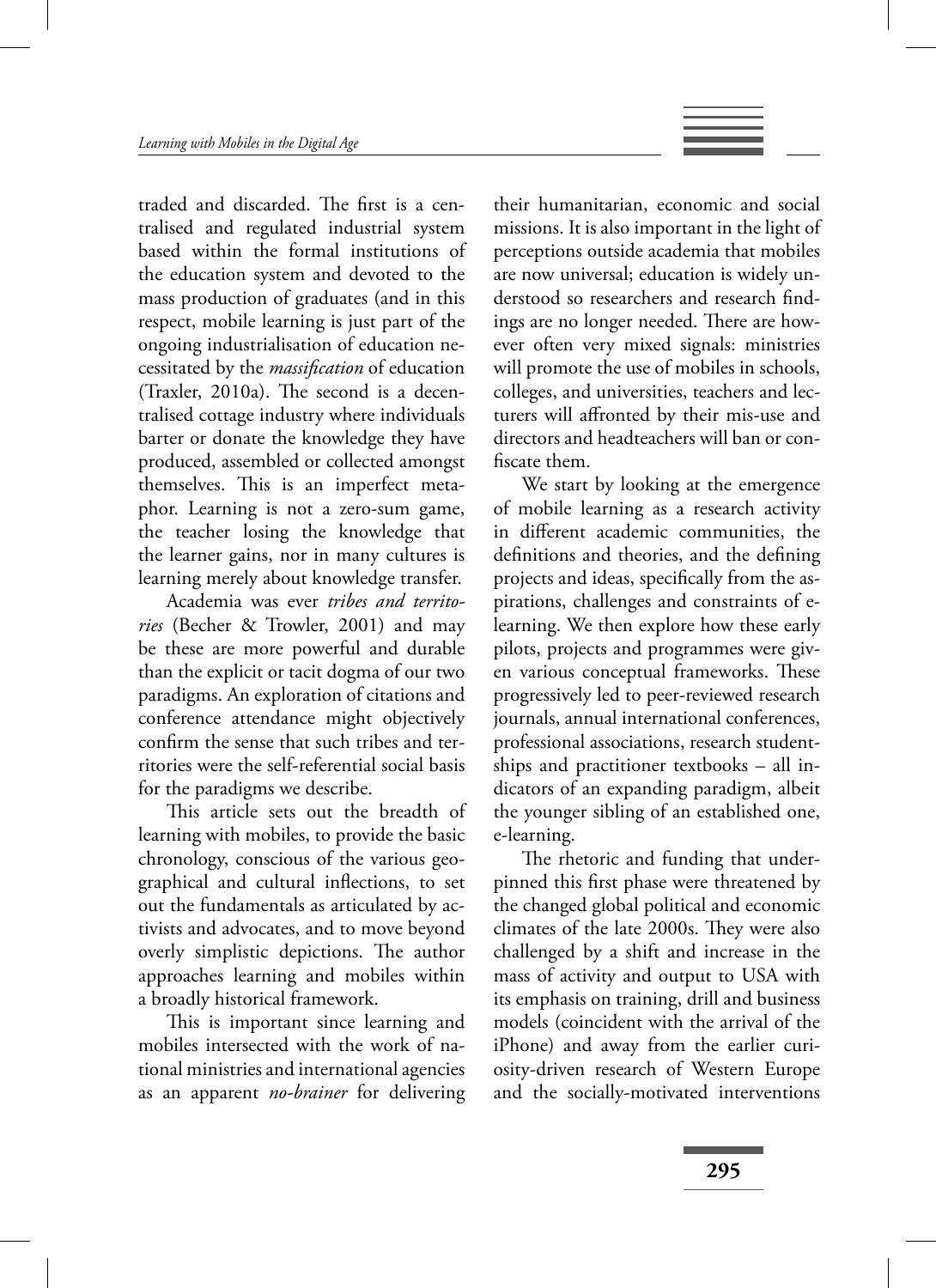

of Southern Africa. Even in these original incubators of mobile learning, regional differences were apparent. The emphasis in Southern Africa was on 'service delivery', meaning whatever initiatives helped under-resourced (higher) education systems (Brown, 2003). Several South African universities led the way, using SMS to maintain contact and continuity with dispersed and impoverished student populations, retrieving library books, fees and assessments, and providing guidance (Brown & Mbati, 2015). In North America, the focus was on games and drill (Wagner, 2005; Quinn, 2012) whilst in Asia Pacific mobile learning interlocked with initiatives for seamless and one-to-one learning in the classroom. In Western Europe, the focus was often informal learning, from basic literacy to higher education, often as a vehicle for exploring models of cognition. By contrast, vast swathes of South America, the Middle East, China, Russia and much of Sub-Saharan Africa were without any projects, pilots or programmes affiliated to the paradigm we are describing.

At the same time, we did see the relentless transformation of mobile technology from scarce, obscure, fragile, expensive, and impersonal to universal, robust, easy, obvious, cheap, and variously described as embodied or prosthetic. This marks the emergence of the second paradigm, almost an *Arab Spring* of education (Traxler, 2015), where mobile technologies in the hands of individuals and communities can bypass or marginalise the established institutions and professions of educational authority and their control over learning.

The author uses this set of relationships as the lens for a critical account of mobiles and education, an account that starts at the turn of the century when developers, researchers and activists had already seen the potential of mobile technologies and were beginning to come together to report their early projects and proposals.

## **2. THE NARRATIVE AND HISTORICAL CONTEXT**

The idea of learning with mobile devices in its current form is nearly two decades old. The first research workshop was held in 2002 in Birmingham, UK, but obviously the projects being reported there already had a year or two of progress behind them and a year of development, bidding and funding before that (Naismith & Corlett, 2006; Naismith et al., 2005).

In the earlier half of this first decade, sophisticated mobile technology was scarce, fragile, expensive and difficult, and was the prerogative of institutions, and the global economy seemed buoyant and robust. This meant that mobile learning was positioned at the vanguard of e-learning research (Georgiev, Georgieva, & Smrikarov, 2004; Holmes & Gardner, 2006, 35-42) and necessarily bought into the rhetoric, vocabulary, mechanics and funding of innovation (Rogers, 2010), leading to an ecosystem of projects and pilots, and ideas about early adopters, opinion-formers and critical mass within institutional settings. It grew out of the aspirations and frustrations of e-learning and built on the same foundational disciplines of computing, education and psychology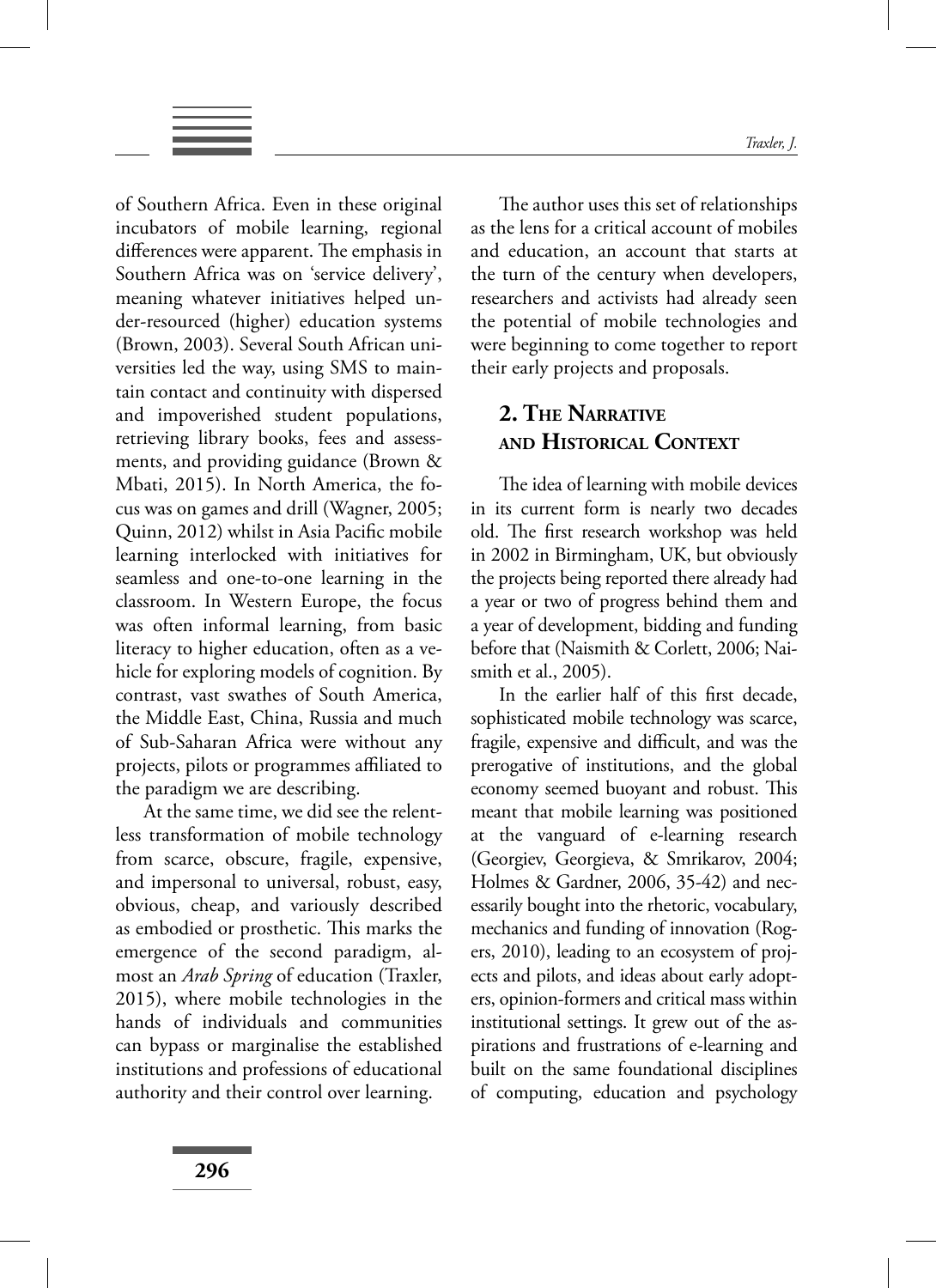but produced evidence and output that had little to say outside the realms of small-scale, fixed-term, subsidised projects and of pilots run by enthusiasts with stable consistent hardware platforms.

There is a different and parallel argument, a more critical one, that in positioning mobile learning in the vanguard of higher education e-learning we have to recognise analyses that portray it as the industrialisation of higher education (Peters & Keegan, 1994). The political agenda of inclusion, opportunity and participation in education, that accounted for the phenomenon of *massifi cation* (Teichler, 1998), without the necessarily disproportionate investment in staff and resources, implied an educational mass production system that necessitated computers. Was mobile learning in this analysis merely the next step, a kind of flexible manufacturing system (Eaton & Schmitt, 1994) that could supersede the educational production line of learning objects, networked computers and learning management systems (Traxler, 2010a)? *Just-in-time* is a term used to refer to learning and manufacturing! Put in this kind of context, the increasing privatisation of higher education might have meant many mobile learning projects were merely fodder for competitive, corporate advertising and recruitment and sources of research revenue, and that one consequence of these factors was that such projects were relegated to the periphery of mainstream credit-bearing courses.

The first decade of 'mobile learning' was in retrospect the apotheosis of the e-learning of the 1990s, certainly in Western Europe (Kukulska-Hulme et al., 2011) and perhaps

too in outliers in Asia Pacific. The 'mobile learning' community persuasively demonstrated that mobile devices could deliver learning to people, communities and countries where earlier educational interventions would have been too expensive, difficult or demanding. These countries, communities and individuals might have been geographically remote, sparsely-distributed, sociallyisolated or physiologically different. The community also demonstrated that mobile devices could extend, enhance, enrich, challenge and disrupt existing ideas and assumptions about learning. The community also challenged existing conceptualisations and theories of learning itself and lastly showed that mobiles could raise motivation for learning especially amongst disenfranchised and disengaged learners. Through this time, definitions were the subject of considerable debate. The early and obvious definitions focused on mobile technologies as the defining characteristic but later and more thoughtful definitions focused on the mobility of the learner and of the learning, specifically on its capacity to cross contexts, from, for example home to school, formal to informal and field-trip to lecture theatre. Throughout this first decade the projects revolved however in practice around the mobile technologies, and around implementations and deployment that were relatively expensive, fragile, formal, small-scale, short-term, institutional and subsidised, taking place in a benign albeit deceptive and deteriorating, global economic climate. Much of the budget for the earliest projects was consumed getting the system to work and getting its components to inter-operate; the pedagogic element was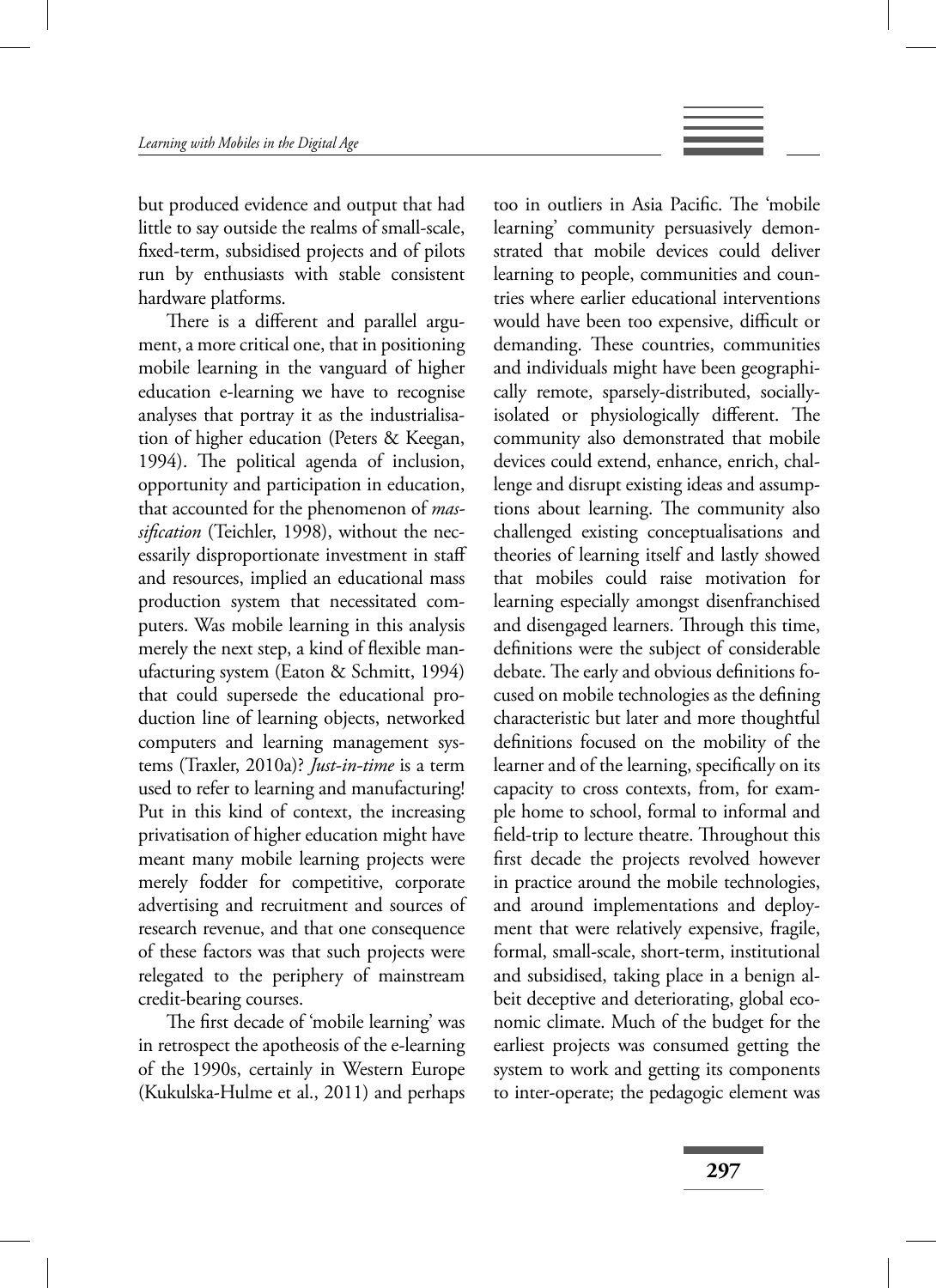secondary and evaluation was necessarily marginal; budgets and schedules were eroded or over-shot. Obviously as technologies and expertise matured these problems faded but our point is that, this became irrelevant as mobile technologies became personal, universal and social rather than institutional and academic.

The theoretical foundations were those of Engeström and Laurillard. Their conceptual frameworks featured in probably the majority of 'mobile learning' journal papers, at various level of abstraction and sophistication. This was driven by a pre-occupation for using small-scale interventions to explore theoretical ideas and was accompanied by a shift in focus and definition towards 'learning across contexts' (Winters, 2006). These and other definitions at the time assumed the content, composition and control of learning were largely unchanged but were somehow in motion, that 'mobile learning' was the established conception of 'learning' but made mobile, a subset of an otherwise unchanged conception. The axioms of the second paradigm (Traxler, 2016; Traxler, 2010b) would be profoundly at odds with this specific point, seeing societal mobility and connection as changing the epistemological foundations of learning and thus of learning itself (Büscher & Urry, 2009).

By the end of this first decade, mobile technology had become universal, robust, cheap, diverse and easy, and suddenly the global economy was visibly fragile and weak. For institutions, change, if it happened, was forced outside-in, from the expectations of the societies that hosted these institutions rather than their thought leaders, no longer

promoted top-down. Mobile technology became so familiar that policy makers and practitioners could be excused for thinking that learning with mobiles was now common-sense, and that theories, research and researchers were no longer necessary. The foundational disciplines should have now included sociology rather than psychology, but did not, and recognised that mobile technologies challenge, disrupt and by-pass the processes and institutions of formal learning and knowing rather than merely enhancing and reinforcing them.

## **3. THE MOBILE LEARNING PARADIGM**

In the decade after 2001, mobile learning matured and consolidated, and soon had a peer-reviewed academic journal, the International Journal of Mobile and Blended Learning and a professional body, the International Association for Mobile Learning. It also had a large on-line community and several prestigious annual international conferences such as *mLearn*. There were key emerging working texts (Kukulska-Hulme & Traxler, 2005; Ally, 2009; Metcalf, 2006; JISC, 2005); there were emerging guidelines for practitioners (for example, Vavoula et al., 2004). Mobile learning identified significant issues (for example, Sharples, 2006, defining the *big issues*), a growing portfolio of projects (Fröhberg, Göth, & Schwabe, 2009), a more sharply-defined research agenda (Arnedillo-Sánchez, Sharples, & Vavoula, 2007), and an awareness of ethical guidelines and frameworks (Traxler, 2008b) – in essence, all the constituents of a Kuhnian paradigm.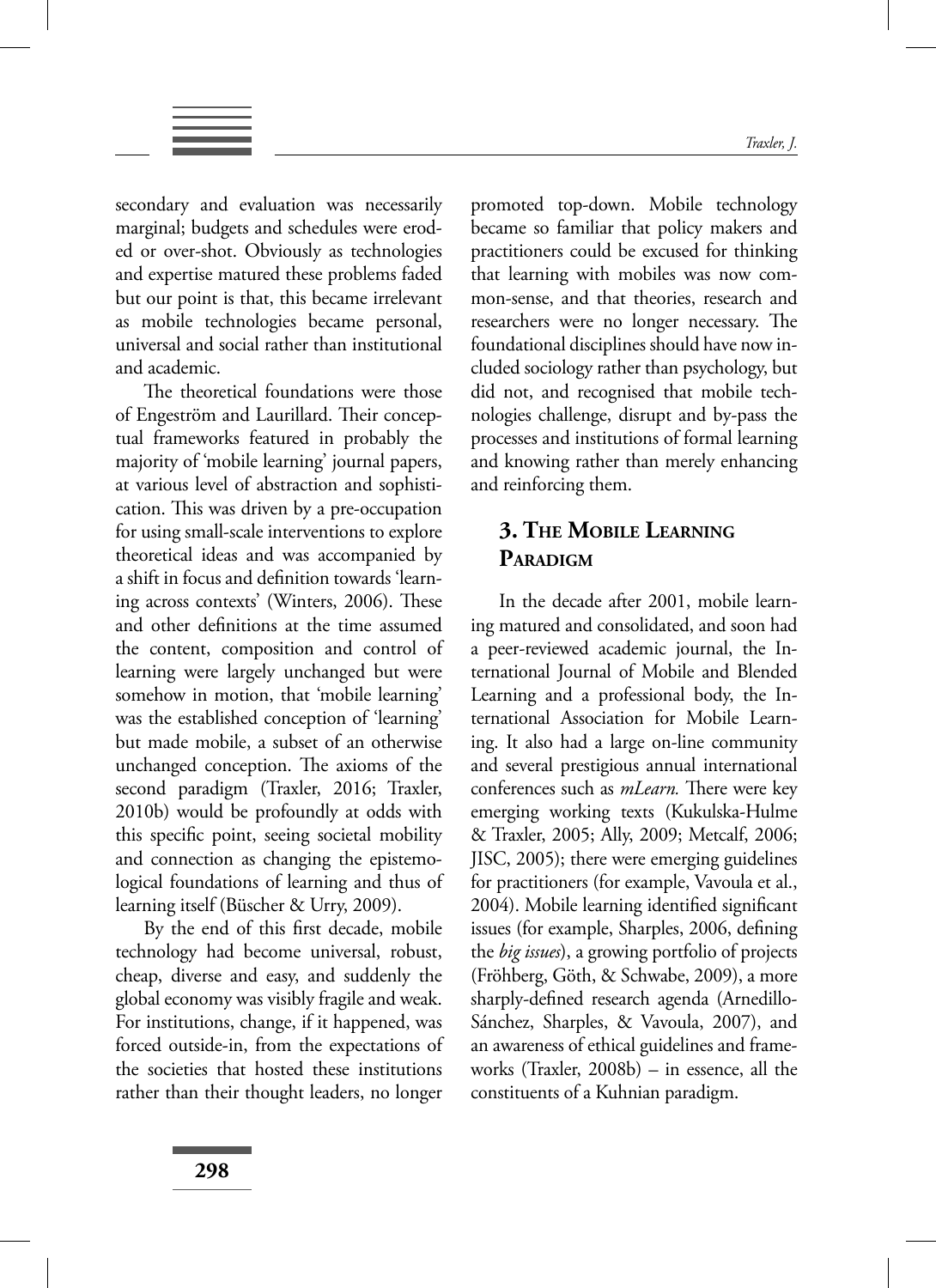As it reached its mature form, 'mobile learning' seemed, through the obscuring fog of reality on the ground, to have made three or four significant demonstrations of progress and achievement that encapsulated its axioms as a paradigm. These are as follows:

Firstly, the mobile learning research community demonstrated across a variety of contexts that it could enhance, extend and enrich the concept and activity of learning itself, beyond earlier conceptions of learning and specifically of e-learning. This included

- Contingent or agile learning and teaching, where learners could react and respond to their changing environment and experiences, for example with realtime data collection and analysis on geography field trips; where teachers could change their teaching in response to the changing affordances of the environment or the learners, for example using pico-projectors and improvised interactive whiteboards (Traxler  $\&$  Griffiths, 2009) or using personal response systems with groups of students (Draper & Brown, 2004).
- Situated learning, where learning took place in surroundings that made it relevant and meaningful. This included learning about religions whilst visiting temples, mosques, churches and synagogues (Burke, 2010); language learning in language communities (Pfeiffer et al., 2009; Thorton & Houser, 2005; Comas-Quinn, Mardomingo, & Valentine, 2009; Kukulska-Hulme, 2009; de Crom & de Jager, 2005).
- Authentic learning, where meaningful learning tasks were related to immediate learning goals, for example basic literacy or numeracy in work-based learning on the job or learning on placement for junior doctors in surgeries, student vetenarian surgeons in consultations, nursing trainees in the wards and trainee teachers in schools (Smördal & Gregory, 2003; White et al., 2005; Kneebone & Brenton, 2005; Kenny et al., 2009).
- Context-aware learning, where learning was shaped by the history, surroundings and environment of the learner, for example learning in botanical gardens, museums, game parks or heritage sites. This was however mostly episodic and isolated. The increased functionality of mainstream retail devices opened up enormous possibilities for developing more intelligence and using more history behind the learner experience (Lonsdale et al., 2004; Brown, 2010; Yau & Joy, 2009; Traxler & Kukulska-Hulme, 2015).
- Augmented reality mobile learning, where learning built on local physical context supplemented by an audio or video overlay (Smith, 2008; Jarvis & Priestnall, 2008).
- Personalised learning, where learning was customised for the preferences and abilities of individual learners or groups of learners (Dale, 2007; Kukulska-Hulme & Traxler, 2005).
- Pastoral support and organisational support for students (Riordan & Traxler, 2005; Corlett & Sharples, 2004).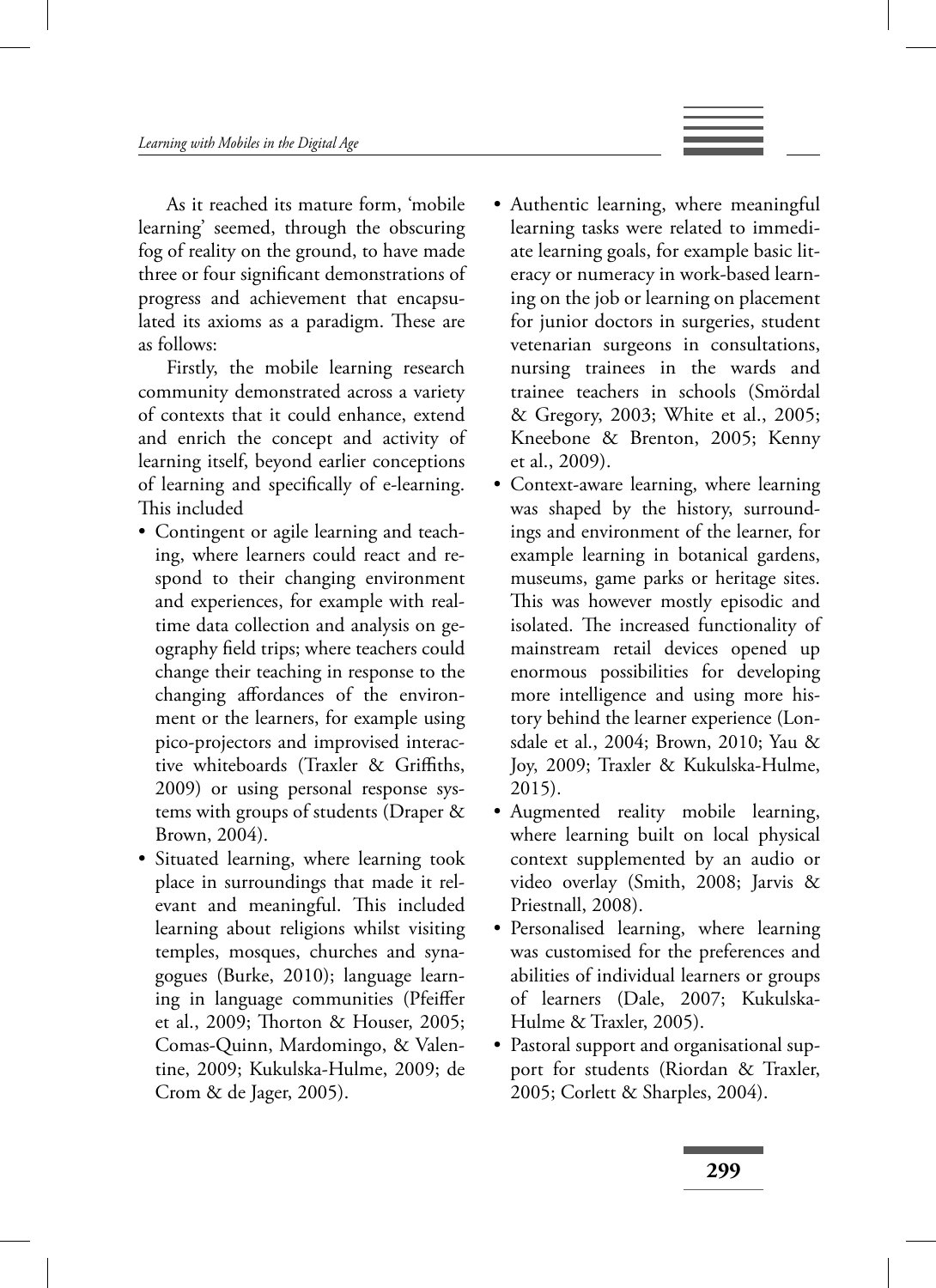- Game-based learning, became increasingly mobile (Facer et al., 2004; Giles, 2009; Kato et al., 2008; Pulman, 2008).
- Assessment techniques that are aligned to these new affordances (Dearnley, Haigh, & Fairhall, 2008).

These represented or facilitated a trend to take learning away from the classroom and the lecture theatre, in fact, away from the institution, and supported courses and programmes in practical ways to engage with the world outside the institutions, either exploring that world or preparing students to take their places in it.

Secondly, the mobile learning research community demonstrated that it could take learning to individuals, communities and countries that were previously too remote or sparse, economically, socially or geographically, for other external educational initiatives. This included addressing

- Geographical or spatial distance, for example reaching into deeply rural areas. This became educationally richer as networks drove out greater bandwidth and coverage but was held back by shortage of more modern handsets and support (Motlik, 2008). An example is Janala in Bangladesh (Walsh, Shrestha, & Hedges, 2011).
- Sparsity, connecting thinly-spread and perhaps nomadic learners to create viable communities of learners; infrastructural or technical barriers, for example, in areas of South Asia or Sub-Saharan Africa, supporting those communities lacking mains electricity, secure clean buildings or land-line connectivity (Traxler & Leach, 2006).
- Social exclusion, for example, reaching students unskilled in, unfamiliar with and lacking confidence in formal learning, for example the homeless, gypsies, marginal groups, those not-in-education-employment-or-training (NEETs) (Collett & Stead, 2002; Attewell & Savill-Smith, 2004), lower socio-cultural groups (Unterfrauner et al, 2010) and township youth (Botha et al., 2008).
- Physiological or cognitive differences, for example supporting learning opportunities for the hearing impaired or providing scheduling support and organisational support for people with dyslexia (Rainger, 2005).
- Dead-time, small bursts of otherwise unused time, such as waiting in lifts, cafes, buses, queues; sometimes used as an example of 'bite-sized' learning; although possibly limited educationally in this formulation, mobile phones will always be carried by learners whereas books or laptops might not be (Levy & Kennedy, 2005).
- Corporate training, delivering training, especially compliance, to dispersed and peripatetic workforces (Attewell et al., 2010; Gayeski, 2002; Nikoi, 2007).
- This aspect of mobile learning was more pragmatically-driven than theoreticallyinformed, and less well documented since funding prioritised delivery not dissemination.
- For any of these activities but especially those where learning was being extended into communities that were remote, the mobile learning activists did not always recognise that technology, including mo-

**300**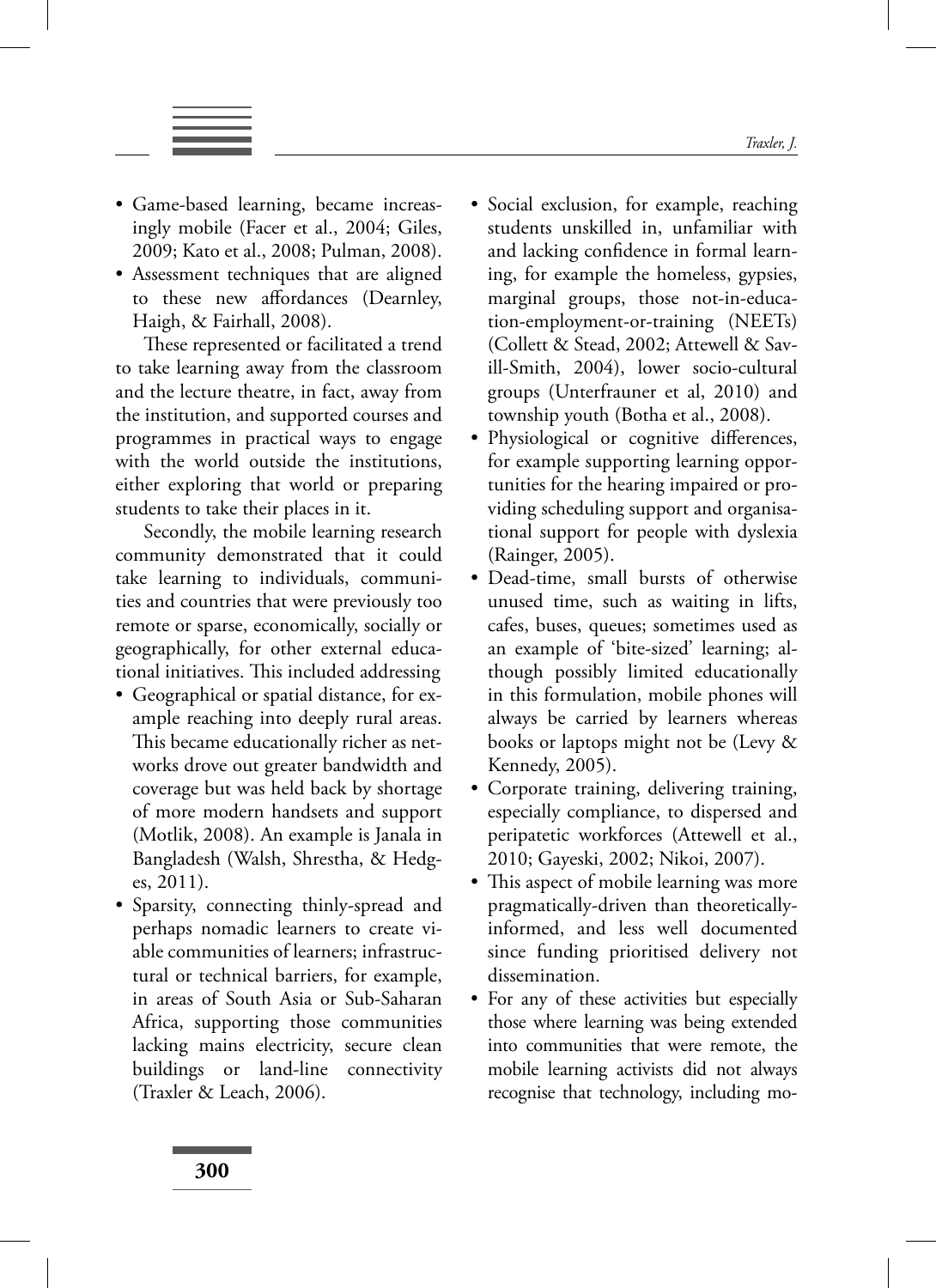bile digital technology, always had ideology or perhaps pedagogy embedded in it. These technologies projected the pedagogies, and perhaps the epistemologies, of outsiders into communities that of course already had their own learning. There was a risk that mobile technologies delivering learning represented a Trojan horse or a cargo cult (Lindstrom, 1993; Worsley, 1957) that threatened or undermined fragile local learning ecosystems. So, a unifying theme across different aspects of this 'mobile learning' paradigm was the notion that learning was done by educators to learners, for learners, at learners but with very little agency and control, by learners. Heeks (2008) might have characterised this as 'mobile learning1.0' rather than 'mobile learning2.0', done with and by learner rather than at and to learners.

Thirdly, the mobile learning research community has challenged and extended theories of learning (Brown, 2005; Sharples, Taylor, & Vavoula, 2007) (for example, Laurillard, 2007 in extensions to her own 'conversational framework') and engaged with wider theories (for example, Engeström, with his *activity theory* (Engeström, 2001) and latterly *wildfire learning* (Engeström, 2009), and for example, Beddall-Hill and Raper (2010) engaging with *actor network theory*), with the increasing addition of the FRAME concept (Koole & Ally, 2006) in the less theoretical papers. This took place across both formal learning, including the university sector and the schools sector, and informal learning, including adult learners and visitors at art galleries and heritage sites.

The final, fourth, claim was often made, often in funding proposals, that learning with mobile devices increased learners' enthusiasm and motivation (there was considerable impressionistic soft – sometimes characterised as *fluffy* – evidence for this claim) and consequently improved retention and progression, key educational performance indicators (a very dubious proposition).

The projects grew out of the ideas and lexicon of innovation, for example, phrases like 'early adopters', 'critical mass' and 'change agents', that were popular at the time; they were often funded as developmental projects, intended to become established within institutions by a process of downward and outward diffusion, by a trickle-down, and intended to become embedded and mainstreamed. This may or may not have happened but generally, the finances and culture were against them. The finances were against them because the innovation looked like an extra cost for an un-quantified benefit with what some journalists had called as mentioned earlier, only *fluffy* evidence and the culture was against them because innovators were driven by very different ideals and objectives compared to mainstream lecturers, their managers and their quality assurance regimes. The evidence was not always convincing or apparent but the extra costs were. Therefore, most mobile learning projects from this era never got beyond a pilot phase and a research paper, and then the researchers moved on from one innovation to the next innovation, in a parallel universe of research funding. In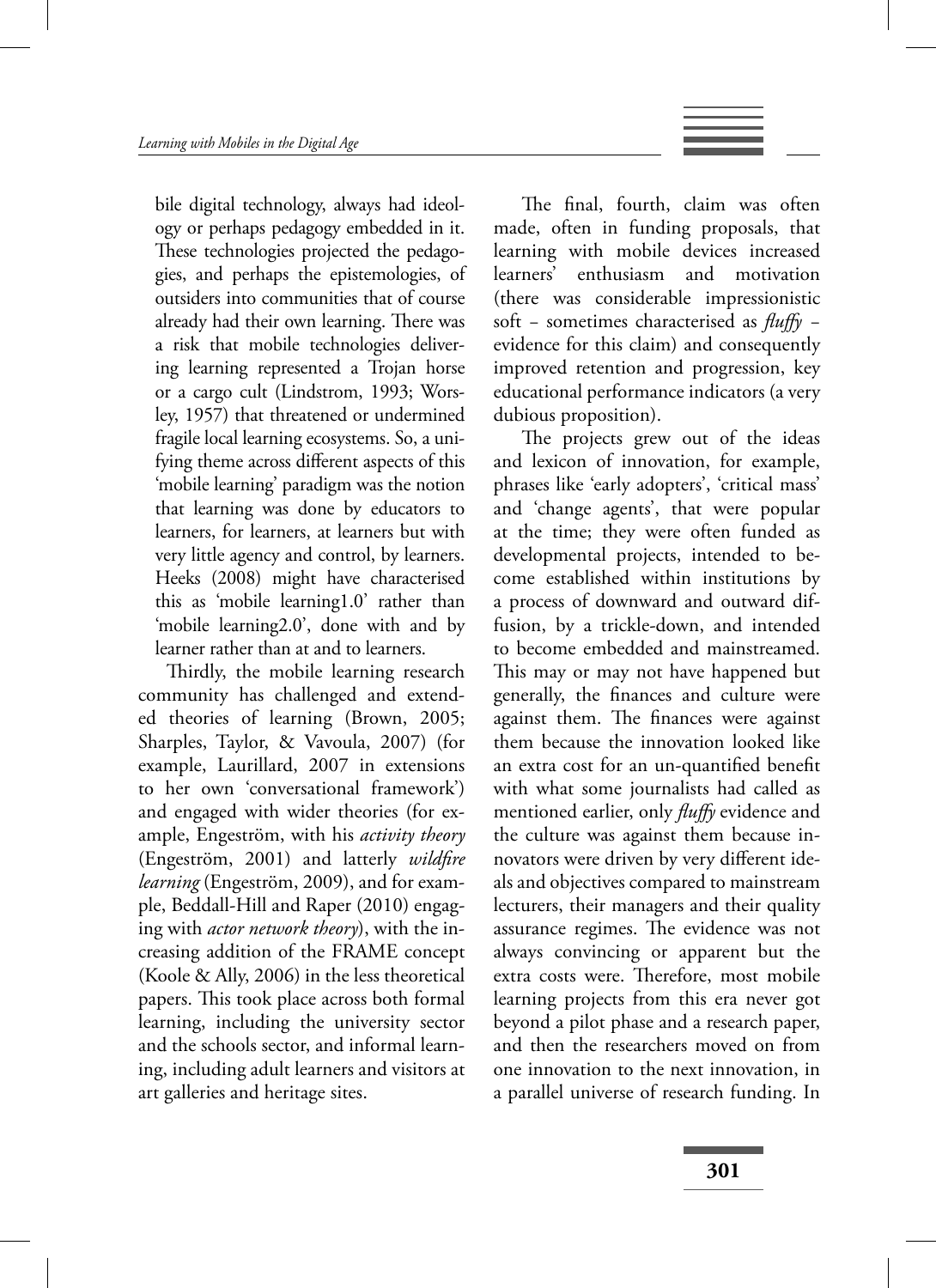any case, the funding agencies moved on from the mind-set of innovation, preferring to address change at a more systemic and institutional level, leaving mobile learning in a limbo.

These projects were usually funded across a year maybe two, with a handful of staff, the enthusiasts, advocates and visionaries, alongside rather than inside the core staff and assessed curriculum; these features militated against an embedded sustainable future. Hardware, that is the necessary mobiles or earlier PDAs, was usually built into the budget. It guaranteed a uniform and consistent platform, removed a confounding variable and reduced technical problems. It also limited the size of any sample and produced no exit strategy. It had no sustainability in terms of finance or culture. Because of risk and finance, research early in the lifecycle of any paradigm often takes place within individual PhD programmes, before moving onto externally-funded, multi-person/ multi-partner projects as credibility is established and papers published. Furthermore, research early in the lifecycle of a paradigm may also take place under the auspices of parent disciplines, in our case mobile computing or education studies, before the paradigm establishes its own personnel and departments of in academic institutions. The disparate intellectual backgrounds of the early mobile research learning community certainly influenced how they reasoned about what they were doing, drawing on psychology, education or computing. These factors coloured how 'mobile learning' developed.

This is a largely historical account but current proceedings and journals suggest that this paradigm is stable, static in its research agenda and dwindling in the number of activists.

Latterly, the mobile-specific initiatives merged with educational exploration of other popular digital technologies such as podcasts, micro-blogging and social networks but by this time the national funding environments for innovation and embedding had become bleak. So, we see 'mobile learning' stuck in its early formulations and in its original domains but with a static community and not a lot of big new ideas to reinforce the old ones.

## **4. THE EMERGENT COUNTER-PARADIGM**

We argue that around the time of the arrival of the iPhone – which was symptomatic and symbolic, part cause, part  $effect - the world of mobile digital tech$ nology hit a tipping point, several in fact. This promoted and comprised a growing North American awareness of the affordances and functionality of the smartphone, exemplified by the iPhone; an awareness of the mobile phone in all those foundations, ministries and international agencies staffed by US nationals; a shift in ethos, priorities and preferences in what was becoming known amongst policymakers and officials as the mobile space, specifically around innovation, pedagogy, sustainability and support for education; the emergence of an apps economy and the global economic crisis and the rise of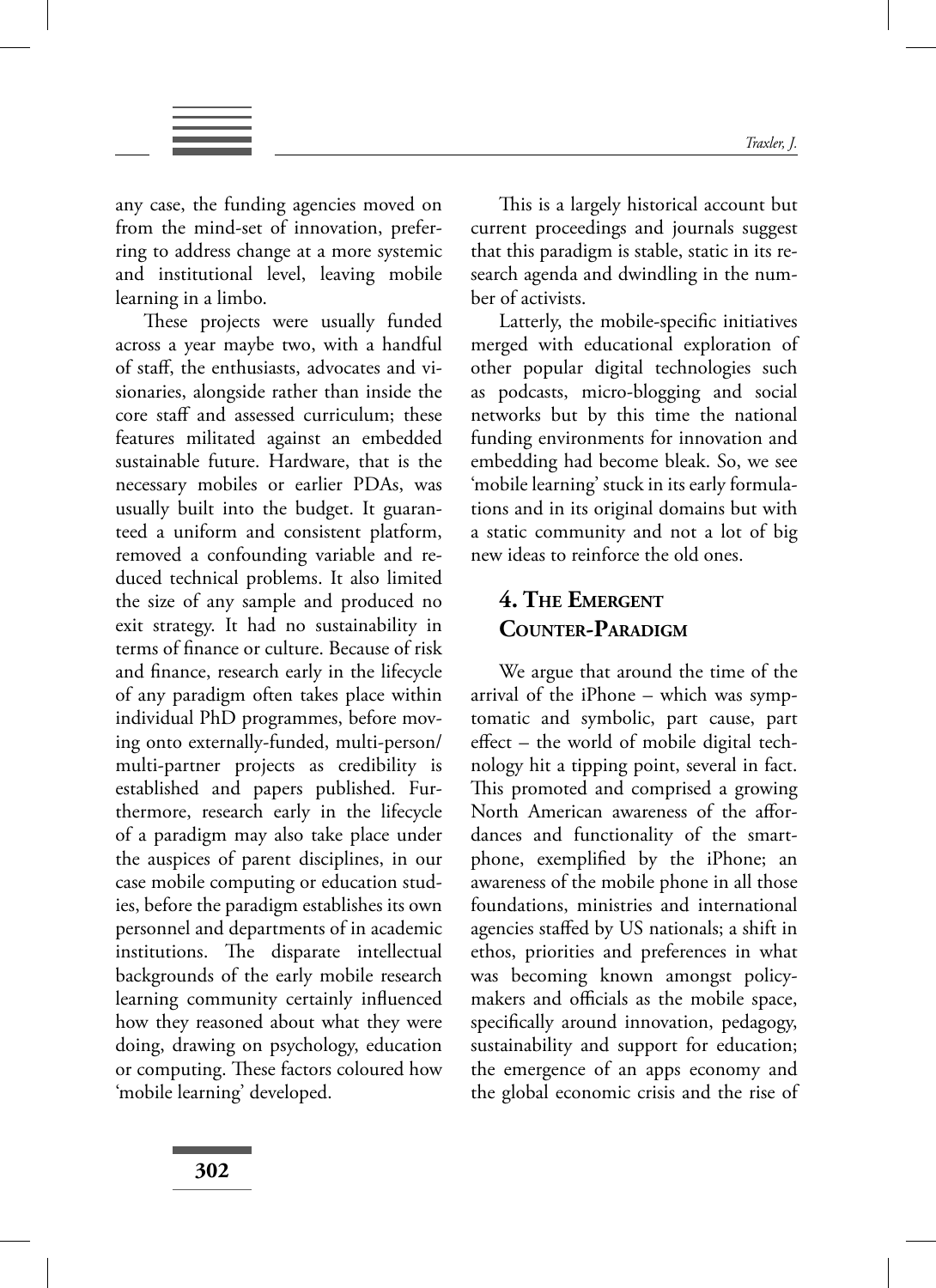neoliberalism, and thus the impact of all of these for the nature and volume of educational research. There were also ongoing global trends in mobile phone technology and systems, namely increased coverage and penetration, increased power, speed, functionality and thus increasingly diverse business models, revenue streams and start-ups.

The more substantial basis for our proposed paradigm is the sheer volume and diversity of web2.0 activity, manifest in traffic on, for example, Facebook, Wikipedia, Twitter, YouTube, Instagram and Pinterest, and the fact that this activity is facilitated by personal mobile technologies and systems. The impact is highly contextual, building from existing local practices, cultures, languages, infrastructure and epistemologies but nevertheless global in extent − a survey of the uses of the *missed call* (Donner, 2007) illustrates this point.

The nature and volume of this activity and this traffic vastly overwhelm anything that went through any formal education system. We are not endorsing this phenomenon, nor are we saying that it represents 'good' learning, whatever that might mean, we are merely saying it happens. And in doing so, it challenges the epistemological foundations of earlier generations of learning, and thus the paradigm of 'mobile learning' based around the established institutions, professions, pedagogies and curricula no longer have their earlier authority, relevance or significance.

There is a rich and growing literature describing the profound and transformative impact of the widespread ownership

of mobile technologies on most aspects of our societies and cultures (Traxler, 2010c). The most obvious is the transformation, at national, organisational and individual levels, of the artefacts, resources, transactions, commodities and assets that constitute economic life and the ways that we, as individuals, organisations and nations, produce, consume and exchange them; these technologies also transform the nature of much work itself by facilitating remote and extended working, out of hours, off the premises, by encroaching on workers' off-duty times and spaces, and by supervising and monitoring and potentially deskilling peripatetic and dispersed workers. Other obvious though minor transformations are in forms of artistic expression, creating or mutating genres for art, creating new artists and new markets for their work, from blogs and flash mobs to ringtones and downloads, and in our political life as the old sedentary institutions and organisations lose touch with the values and concerns of people growing up in a different world; and to crime and wrongdoing initially from BlackBerry-enabled rioting, happy-slapping, blue-jacking and cyber-sex, and then onto trolling and identity-theft. We should however be alert for the numerous moral panics around mobiles (Goggin, 2012).

This short account clearly abbreviates and exaggerates something far more complex and subtle but the points are nevertheless relevant to our discussion. The implications for established education are manifold. Even if the role of education is only to service the economy, the nature of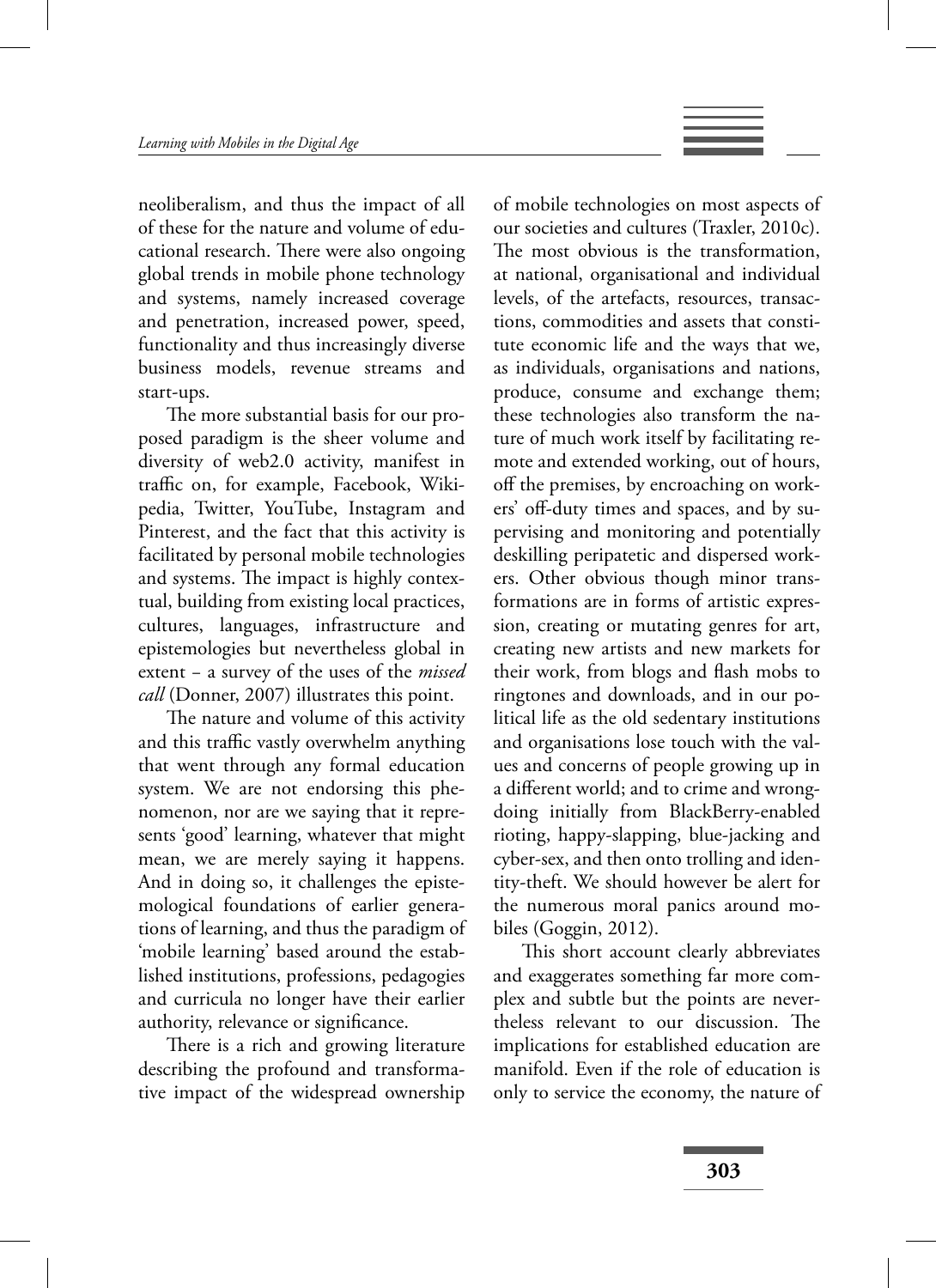that economy is changing rapidly, in ways to which the static institutions of education might be ill suited to monitor. There is of course a wider challenge to educational institutions and that is the challenge of defining a robust and meaningful purpose for education as digital technologies 'hollow out the labour market' (McIntosh, 2013), and thus reduce social mobility and economic opportunity, and defining such a purpose in a world of mass personal digital technology affording connection and mobility.

There are also many accounts of how mobility and connection change how we think of ourselves, our identities, our affiliations, our relationships (Fortunati, 2002) nowadays many people have multiple online identities, sometimes even within the same cyber-space domain and sometimes different genders. These are not merely their *real* identities and personalities enacted on-line − any more than their avatar in *SecondLife* is merely a collection of pixels − nor are they somehow less real than the real ones, not a sort of online impersonation or digital fancy-dress but are actually and obviously authentic, locations where emotions and values are established and transformed. The implications for education are the transience, fragmentation and complication of the identities and communities being served, potentially changing the ideas of out-reach and recruitment as individuals reconfigure the places and spaces that they inhabit.

These changes drive changes in expectations about behaviour, about what is good, acceptable, appropriate and okay in our interactions, our relationships, our conversations; our ideas about what is correct, ethical. And what is worth learning and knowing. This happens as mobile technology intrudes more and more into everyday life and as the mobile phone is increasingly the portal to online activities and communities. What defines and characterises communities is a shared consensus about ethics and expectation. What is acceptable as a gesture, a fact, an interaction or a topic in one community is not necessarily so in another, and online communities as opposed to physical communities are much more volatile and tacit  $-$  offence is easily given in the wrong place, and *newbie* educationalists find themselves venturing into the equivalent of foreign countries with strange customs and traditions when they take or they seek students in cyberspace and in *phonespace* (Townsend, 2000). The mobile phone has become an essential component or presence of every face-toface social and inter-personal interaction, in the café, the conference, the classroom and the concert, the street corner, the bus and the pub, and these interactions change and the rules evolve, quickly or slowly, willingly or unwillingly, consensually or conflictedly. Educators must work with and within a society where the private and social online spaces of music, community and interaction intrude to the physical and self-proclaimed educational spaces and where for example phone calls interrupt conversations, classes and concerts. There is thus a role for professional educators in the world of 'learning with mobiles' but this must focus on empowering criticality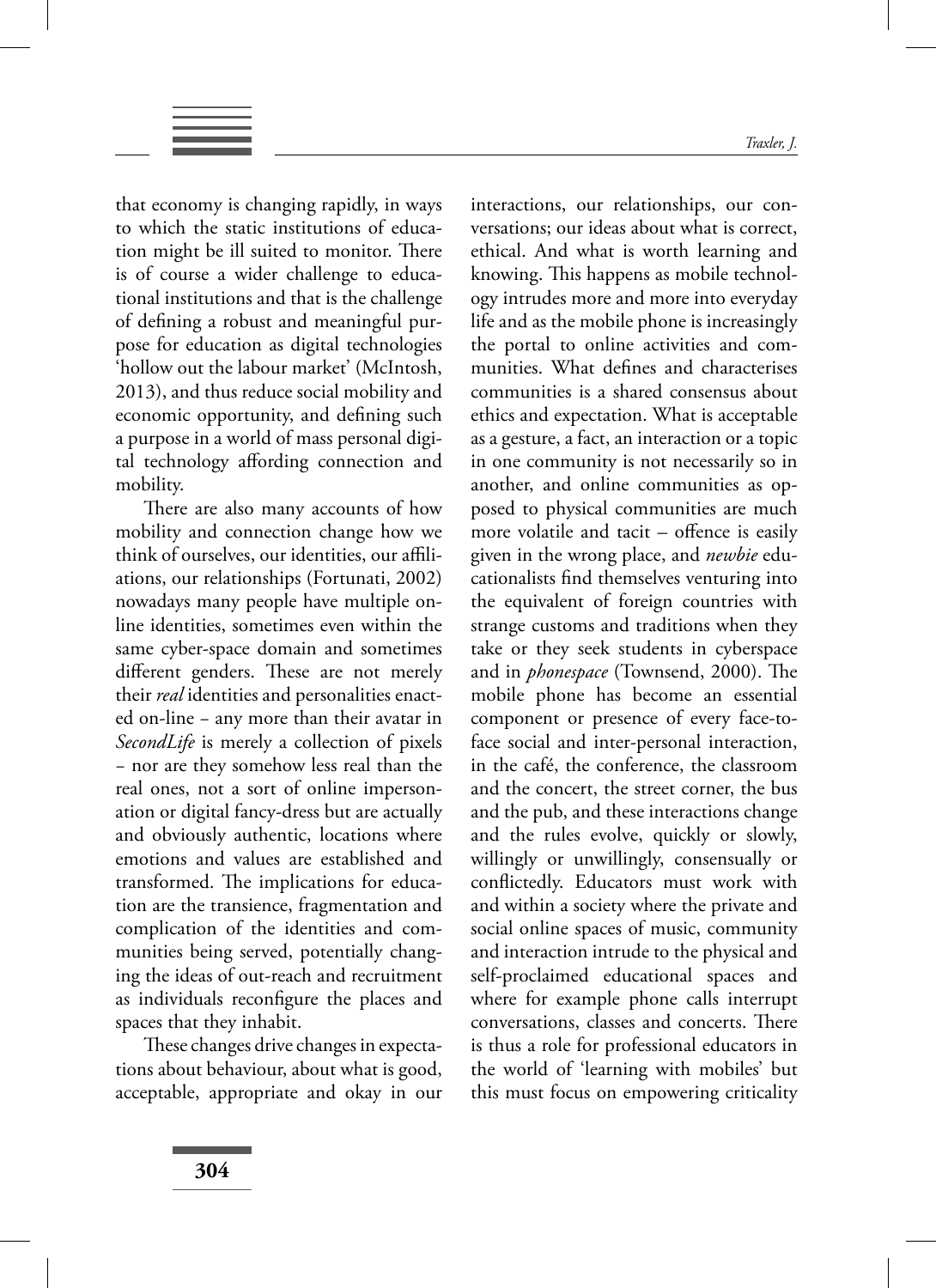

and judgment not defending static knowledge, positions and expertise.

Joining or creating communities, online or otherwise, means acceding to a set of expectations about how to behave and how to interact; in the online world, these communities are fragmentary, transient and complex, accessible more to those digital *resident* learners than many of their digital *visitor* teachers, if we may use such a generalisation (White & Le Cornu, 2011).

Connected universal mobile devices, the portal onto web2.0 services, also change the nature of learning and knowing. Everyone with a smartphone can generate, store, share, discuss and consume images, ideas, information and opinions, can access the cloud, and the services it provides, and can access each other; they can pursue, sustain or invent interests specific to them, their location, their community and their history.

This sounds like education "but not as we know it" as they say in Star Trek, but an education without the gatekeepers, barriers and constraints of most schools, colleges and universities, and without the support, standards, structure, stability and incentives of these established institutions; these facts are key to our new paradigm of learning with mobiles. The challenge to education systems is of course the shift or discrepancy in control, authority and agency represented not by the technologies themselves but by the social changes around them.

#### **5. CONCLUSIONS**

This article has attempted to explain and conceptualise mobile learning by presenting it as two competing paradigms and using these as the framework for organising experience and evidence. This is clearly a simplification and ignores the various contexts, factors and personalities at work in a complex and evolving fieldwork. It is also a proxy for a wider tension around the nature and purpose of education; our two paradigms are perhaps merely the local instances, focussed on mobile technology, of two over-arching educational paradigms, one about the steady evolution and improvement of the systems that support societies through established institutions, professions and practices, the other about people taking control and responsibility for what they choose to learn and know. The latter might be the true meaning of 'the digital age' but unfortunately much education still takes place in a previous 'digital age'.

**REFERENCES** 

Arnedillo-Sánchez, I., Sharples, M. & Vavoula, G. N. (Eds.) (2007). *Beyond mobile learning workshop*. Dublin: Trinity College Dublin Press.

Attewell, J., & Savill-Smith, C. (2004). *Learning with mobile devices*, London: LSDA.

Attewell, J., Savill-Smith, C., Douch, R., & Parker, G. (2010). *Modernising education and training − mobilising technology for learning.* London: Learning and Skills Network.

Ally, M. (Ed.) (2009). *Mobile learning: Transforming the delivery of education and training.* AU Press, Athabasca University.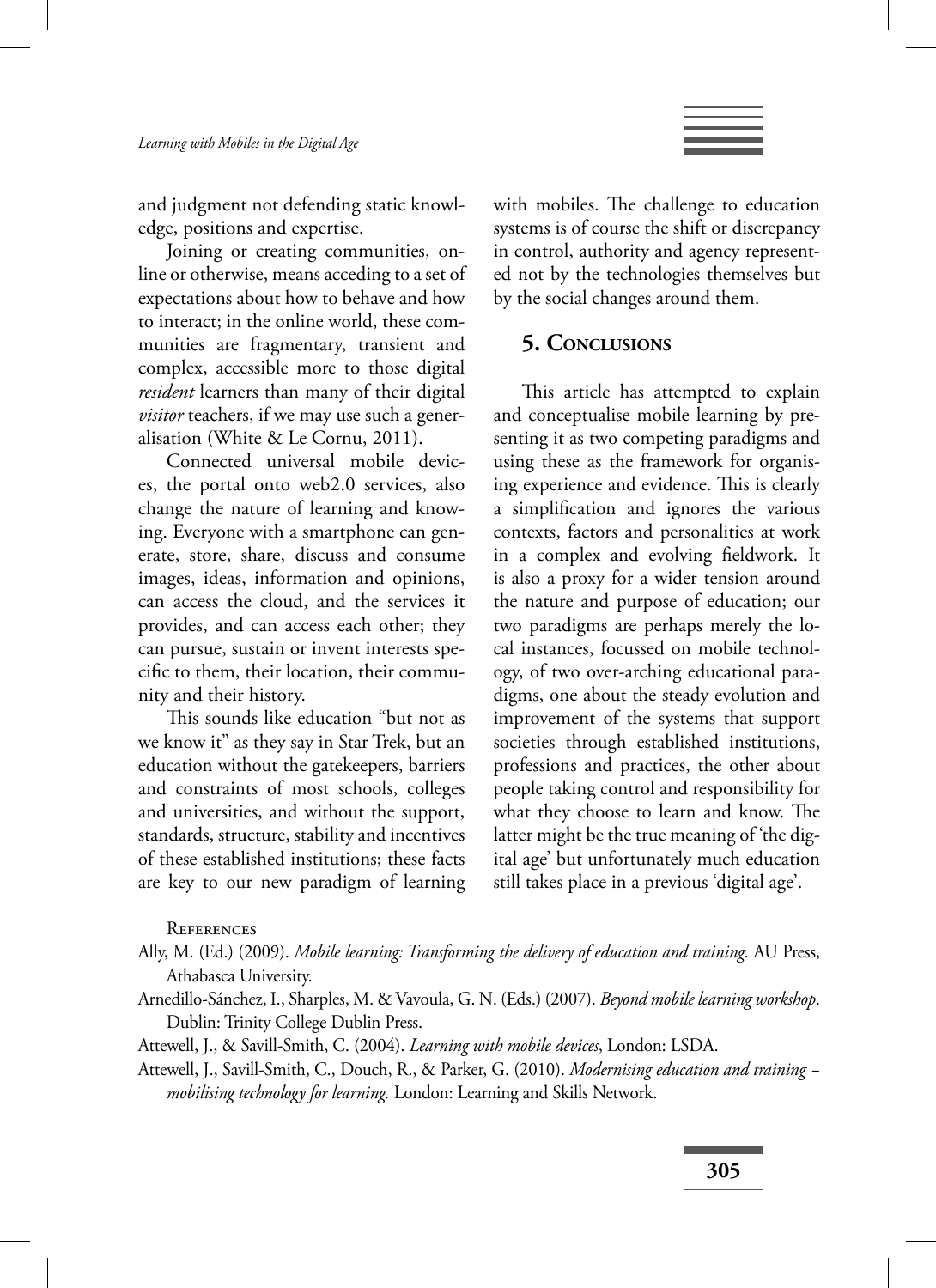- 
- Becher, T., & Trowler, P. R. (2001). *Academic tribes and territories: intellectual enquiry and the cultures of disciplines.* (2nd ed.) Buckingham: Open University Press/SRHE.
- Beddall-Hill, N., & Raper, J. (2010). Mobile devices as 'boundary objects' on field trips. *Journal of the Research Center for Educational Technology*, *6*(1), 28-46.
- Botha, A., Vosloo, S., Kuner, J. & van den Berg, M. (2008). Improving cross-cultural awareness and communication through mobile technologies. In J. Traxler, B. Riordan & C. Dennett (Eds.), *Proceedings of mLearn2008.* Telford, UK.
- Brown, T. H. (2003). The role of m-learning in the future of e-learning in Africa. 21<sup>st</sup> *ICDE World Conference, Hong Kong, 110*, 122-137.
- Brown, T. H. (2005). Beyond constructivism: Exploring future learning paradigms. *Education Today*, 2, 14-30.
- Brown, E. (Ed.) (2010). Education in the wild: contextual and location-based mobile learning in action. In F. Fischer, L. Hofmann & S. Schulz (Eds.), *D3.1 A report from the STELLAR Alpine Rendez-Vous workshop series.* University of Nottingham: Learning Sciences Research Institute (LSRI).
- Brown, T. H., & Mbati, L. S. (2015). Mobile learning: Moving past the myths and embracing the opportunities. *International Review of Research in Open and Distributed Learning*, *16*(2). 115-135.
- Burke, D. (2010). Using mobile devices to enhance fieldwork. In P. Law & C. Wankel (Eds.), *Streaming media in higher education*. London, UK: Streaming Media.
- Büscher, M., & Urry, J. (2009). Mobile methods and the empirical. *European Journal of Social Theory, 12*(1), 99-116.
- Chan, T., Roschelle, J., Hsi, S., Kinshuk, Sharples, M., Brown, T., ... & Hoppe, U. (2006). One-toone technology-enhanced learning: An opportunity for global research collaboration. *Research and Practice in Technology Enhanced Learning*, *1*(1), 3-29.
- Collett, M., & Stead, G. (2002). Meeting the challenge: Producing m-learning materials for young adults with numeracy and literacy needs. In S. Anastopoulou, M. Sharples & G. Vavoula (Eds.), *Proceedings of MLearn 2002, European Workshop on Mobile and Contextual Learning, University of Birmingham*, 14, 63-64.
- Comas-Quinn, A., Mardomingo, R., & Valentine, C. (2009). Mobile blogs in language learning: Making the most of informal and situated learning opportunities. *ReCALL*, *21*(1), 96–112.
- Corlett, D., & Sharples, M. (2004). Tablet technology for informal collaboration in Higher Education. In J. Attewell & C. Savill-Smith (Eds.), *Mobile learning anytime everywhere. A book of papers from MLearn 2004* (59-61). Bracciano, Italy.
- de Crom, E. P., & de Jager, A. (2005). The "ME"-learning experience: PDA technology and e-learning in ecotourism at the Tshwane University of Technology. In *Proceedings of the MLEARN Conference, Cape Town, South Africa*.
- Dale, C. (2007). Strategies for using podcasting to support student learning. *Journal of Hospitality, Leisure, Sport and Tourism Education*, *6*(1), 49-57.
- Dearnley, C. J., Haigh, J., & Fairhall, J. (2008). Using mobile technologies for assessment and learning in practice settings: A case study. *Nurse Education in Practice*, *8*(3), 197-204.

**306**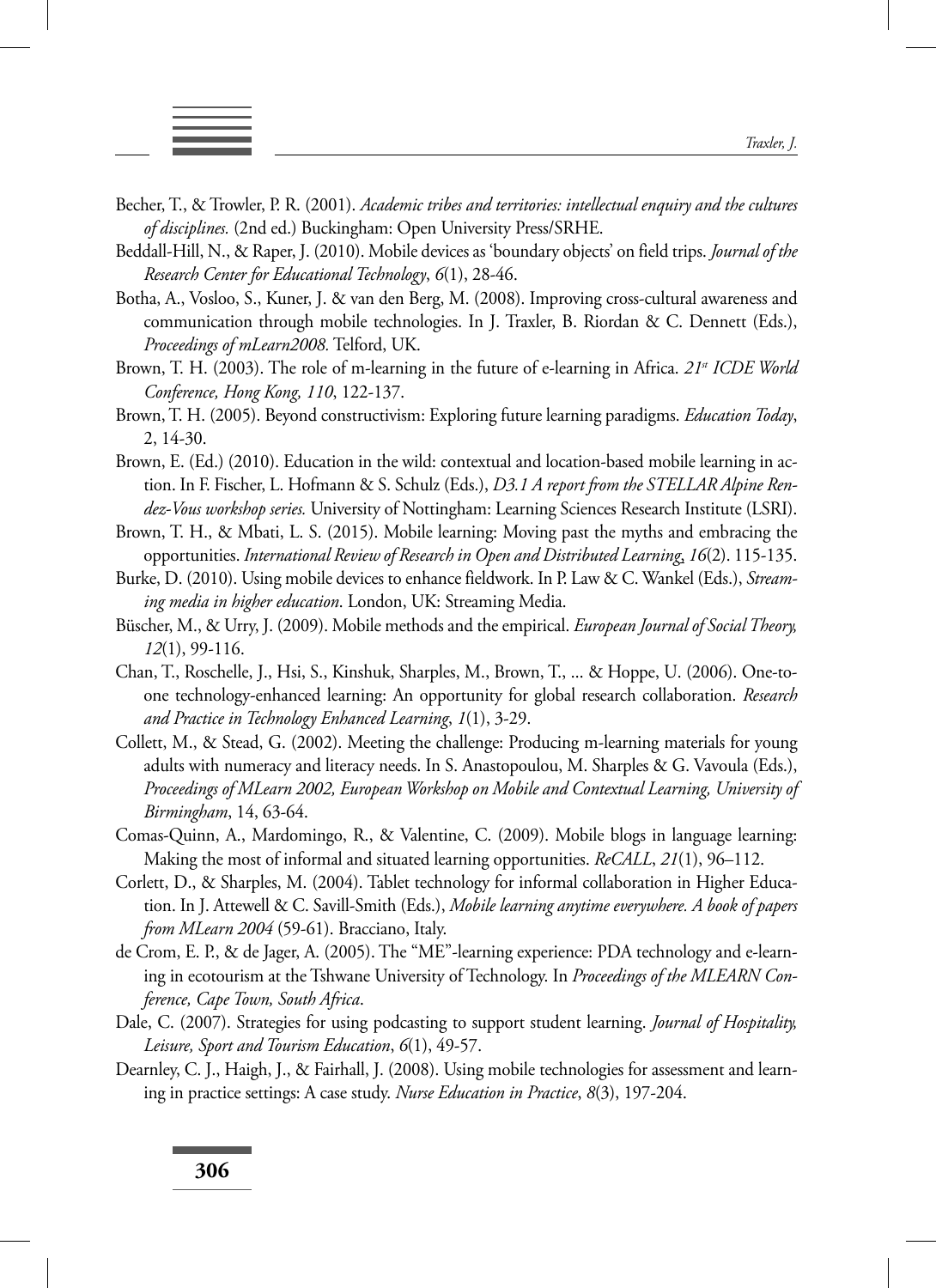

- Draper, S. W., & Brown, M. I. (2004). Increasing interactivity in lectures using an electronic voting system. *Journal of Computer Assisted Learning*, *20*(2), 81-94.
- Eaton, B. C. & Schmitt, N. (1994). Flexible manufacturing and market structure. *American Economic Review*, *84*(4), 875-888.
- Engeström, Y. (2001). Expansive learning at work: Toward an activity theoretical reconceptualization. *Journal of Education and Work*, *14*(1), 133-156.
- Engeström, Y. (2009). Wildfire activities: New patterns of mobility and learning. *International Journal of Mobile and Blended Learning*, *1*(2), 1-18.
- Facer, K., Joiner, R., Stanton, D., Reidt, J., Hull, R., & Kirk, D. (2004). Savannah: Mobile gaming and learning? *Journal of Computer Assisted Learning*, *20*(6), 399-409.
- Fröhberg, D., Göth, C., & Schwabe, G. (2009). Mobile learning projects a critical analysis of the state of the art. *Journal of Computer Assisted Learning*, *25*(4), 307-331.
- Fortunati, L. (2002). The mobile phone: Towards new categories and social relations. *Information, Communication & Society*, *5*(4), 513-528.
- Gayeski, D. (2002). *Learning unplugged. Using mobile technologies for organisational and performance improvement*. New York, NY: American Management Association.
- Georgiev, T., Georgieva, E., & Smrikarov, A. (2004). M-learning − a new stage of M-learning. In *International Conference on Computer Systems and Technologies − CompSysTech' 2004, 4*(28), 1-4.
- Giles, J. (2009). *Physios recommend a healthy dose of gaming.* London, UK: New Scientist. Retrieved from www.newscientist.com
- Goggin, G. (2012). *Cell phone culture*. Abingdon: Routledge.
- Heeks, R. (2008) ICT4D 2.0: The next phase of applying ICT for international development. *Computer*, *41*(6), 26-33. Available at www.nixdell.com
- Hlodan, O. (2010). Mobile learning anytime, anywhere. *BioScience*, *60*(9), 682-682.
- Holmes, B., & Gardner, J. (2006). *E-learning: concepts and practice.* London: SAGE.
- Jarvis, C. H., & Priestnall, G. (2008). Visualisation futures: A teaching and learning perspective. In *Horizon Scanning for GIS and Visualisation, Salford, April 1st, 2008*.
- JISC (2005). *Innovative practice with e-learning: A good practice guide to embedding mobile and wireless technologies into everyday practice.* Bristol, UK: Joint Information Services Committee.
- Kato, P. M., Cole, S. W., Bradlyn, A. S., & Pollock, B. H. (2008). A video game improves behavioural outcomes in adolescents and young adults with cancer: a randomised trial. *Paediatrics*, *122*(2), 305-317.
- Kenny, R. F., Park, C. L., Van Neste-Kenny, J. M. C., Burton, P. A., & Meiers, P. A. (2009). Using mobile learning to enhance the quality of nursing practice education. In M. Ally (Ed.), *Mobile learning: Transforming the delivery of education and training* (75-98). Athabasca, AB: Athabasca University Press.
- Kneebone, R., & Brenton, H. (2005). Training perioperative specialist practitioners. In A. Kukulska-Hulme & J. Traxler (Eds.), *Mobile learning: A handbook for educators and trainers.* London: Routledge.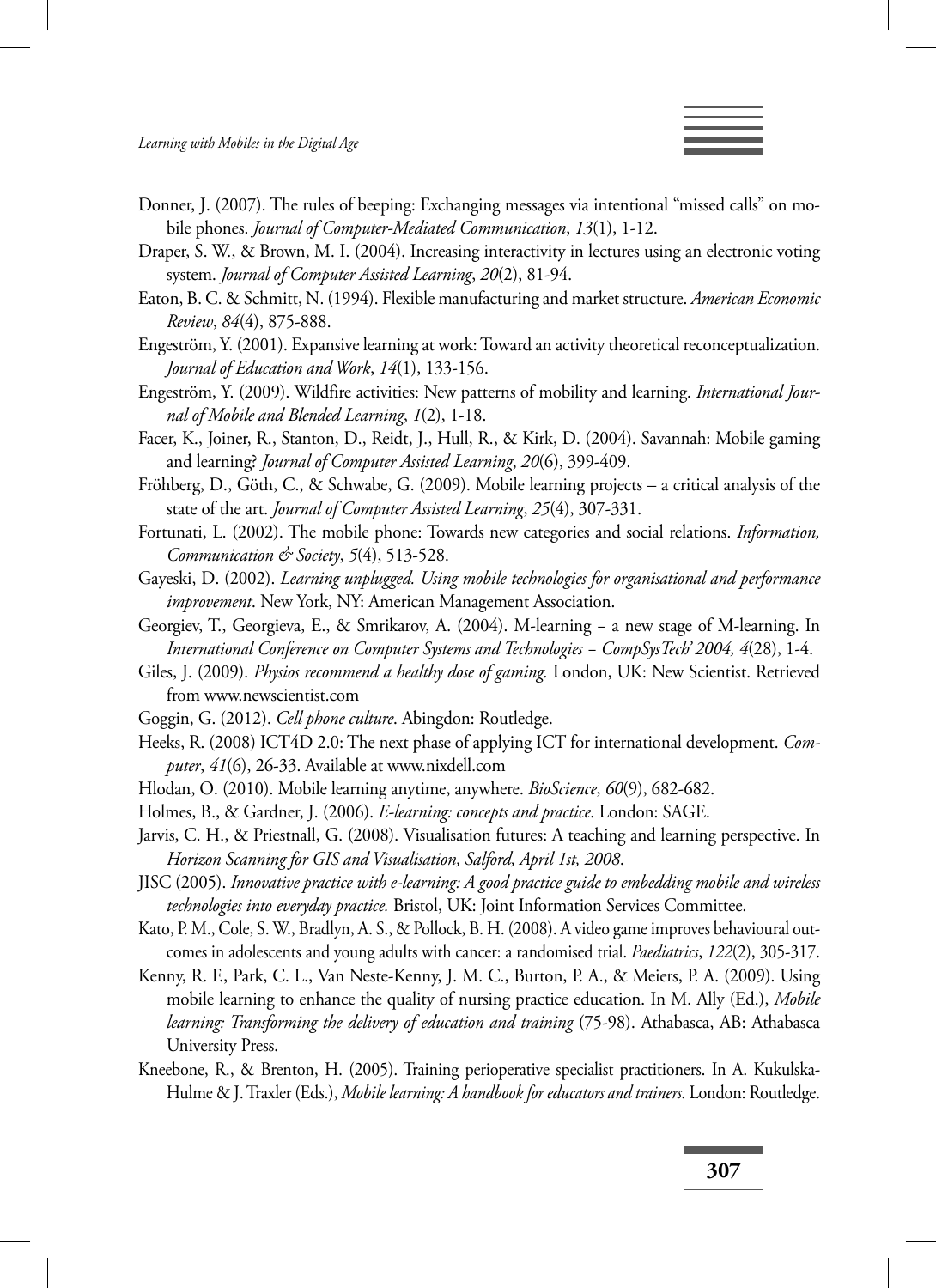

- 
- Koole, M., & Ally, M. (2006). Framework for the rational analysis of mobile education (FRAME) model: Revising the ABCs of educational practices. In *Networking International Conference on Systems and International Conference on Mobile Communications and Learning Technologies*  (p. 216).
- Kuhn, T. S. (1970). *The structure of scientific revolutions*. Chicago, ILL: University of Chicago Press.
- Kukulska-Hulme, A. (2009). Will mobile learning change language learning? *ReCALL, 21*(2), 157-165.
- Kukulska-Hulme, A., Sharples, M., Milrad, M., Arnedillo-Sánchez, I., & Vavoula, G. (2011). The genesis and development of mobile learning in Europe. In D. Parsons (Ed.), *Combining E-Learning and M-Learning: New Applications of Blended Educational Resources* (151-177). Hershey, PA: Information Science Reference.
- Kukulska-Hulme, A., & Traxler, J. (Eds.) (2005). *Mobile learning: a handbook for educators and trainers. Open and flexible learning series.* London: Routledge.
- Laurillard, D. (2007). Pedagogic forms of mobile learning: framing research questions. In N. Pachler. *Mobile Learning − towards a research agenda* (153-177). London: University of London. Available at http://discovery.ucl.ac.uk
- Levy, M., & Kennedy, C. (2005). Learning Italian via mobile SMS. In A. Kukulska-Hulme & J. Traxler (Eds.), *Mobile learning: A handbook for educators and trainers* (76-83). Routledge: London.
- Lindstrom, L. (1993). *Cargo cult: Strange stories of desire from Melanesia and beyond*. Honolulu, HI: University of Hawaii Press.
- Lonsdale, P., Barber, C., Sharples, M., Byrne, W., Arvanitis, T., Brundell, P., et al. (2004). Context awareness for mobilearn: Creating an engaging learning experience in an art museum. In *Proceedings of the World Conference on Mobile Learning*, Rome, Italy.
- McIntosh, S. (2013). Hollowing out and the future of the labour market. *BIS Research Paper,* 134.
- Metcalf, D. S. (2006). *mLearning: Mobile learning and performance in the palm of your hand*. Amherst, MA: Human Resource Development Press.
- Motlik, S. (2008). Mobile learning in developing nations. *The International Review of Research in Open and Distributed Learning*, *9*(2). Available at https://files.eric.ed.gov
- Naismith, L., & Corlett, D. (2006). Reflections on success: A retrospective of the mLearn conference series 2002-2005. In *mLearn 2006: Across generations and cultures,* Banff, Canada.
- Naismith, L., Lonsdale, P., Vavoula, G., & Sharples, M. (2005). *Report 11: Literature Review in Mobile Technologies and Learning*. Bristol: NESTA Futurelab. Available at www2.futurelab. org.uk
- Nikoi, S. (2007). *Literature Review on Work-Based Mobile Learning, Work-based Learners in Further education (WoLF) project*. Available at http://wolf.lec.ac.uk
- Peters, O., & Keegan, D. (1994). *Otto Peters on distance education: the industrialization of teaching and learning.* London : Routledge.
- Pfeiffer, V. D. I., Gemballa, S., Jarodzka, H., Scheiter, K., & Gerjets, P. (2009). Situated learning in the mobile age: Mobile devices on a field trip to the sea. *International Journal of Research in Learning Technology*, *17*(3), 187-199.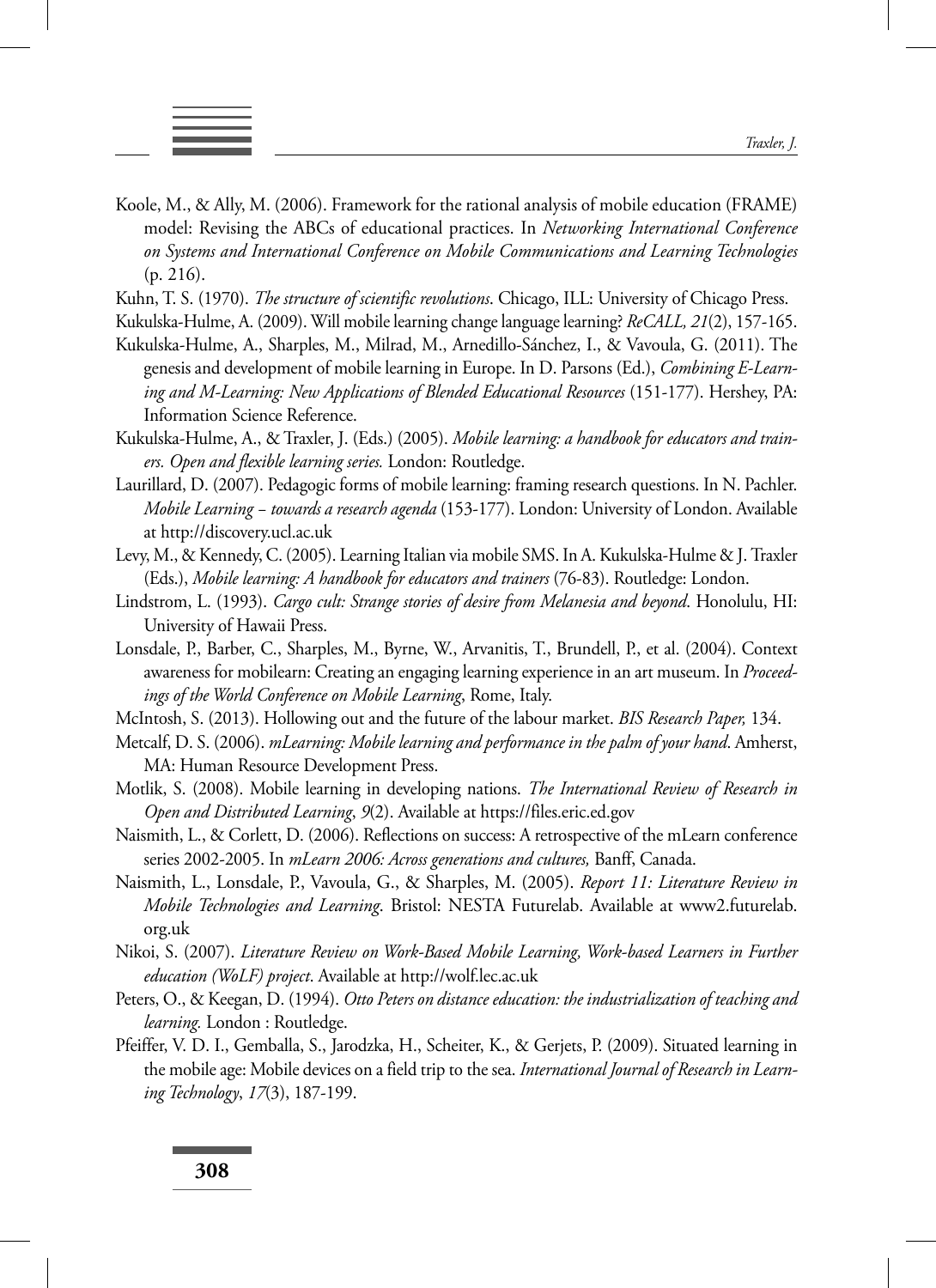

- Quinn, C. (2012). *mLearning: mobile, wireless, in your pocket learning*. LineZine, Fall.
- Rainger, P. (2005). Accessibility and mobile learning. In A. Kukulska-Hulme & J. Traxler (Eds.), *Mobile learning: A handbook for educators and trainers*. London: Routledge.
- Riordan, B., & Traxler, J. (2005). The use of targeted bulk SMS texting to enhance student support, inclusion and retention. In *WMTE, IEEE*, Japan, November.
- Rogers, E. M. (2010). *Diffusion of innovations*. (4th ed.). New York: Simon and Schuster.
- Sharples, M. (Ed.). (2006). *Big issues in mobile learning.* University of Nottingham, UK: Kaleidoscope Network of Excellence.
- Sharples, M., Taylor, J., & Vavoula, G. (2007). A theory of learning for the mobile age. In R. Andrews & C. Haythornthwaite (Eds.), *The Sage handbook of elearning research* (221-247). London: Sage.
- Shih, Y. E. (2007). Setting the new standard with mobile computing in online learning. *The International Review of Research in Open and Distributed Learning*, *8*(2).
- Smith, C. (2008). Simulation as an aid to archaeological drawing. In *Teaching and Learning in Archaeology 2008 Conference*, University of Liverpool, June 25th-26th, 2008.
- Smördal, O., & Gregory, J. (2003). Personal Digital Assistants in medical education and practice. *Journal of Computer Assisted Learning*, *19*(3), 320-329.
- Teichler, U. (1998). Massification: A challenge for institutions of higher education. *Tertiary Education and Management*, *4*(1), 17-27.
- Thornton, P., & Houser, C. (2005). Using mobile phones in English education in Japan. *Journal of Computer Assisted Learning*, *21*, 217–228.
- Townsend, A. M. (2000). Life in the real-time city: Mobile telephones and urban metabolism. *Journal of Urban Technology*, *7*(2), 85-104.
- Traxler, J. (2005). Defining mobile learning. In *IADIS International Conference Mobile Learning*  $(261-266)$ .
- Traxler, J. (2008a). Learning in a mobile age. *International Journal of Mobile and Blended Learning*, *1*(1), 1-12.
- Traxler, J. (2008b). Mobile learning in a mobile world. The practicalities of the social, ethical and legal environment. In T. Hansson (Ed.). *Handbook of research on digital information technologies: Innovations, methods, and ethical issues.* Hershey, PA: Information Science Reference.
- Traxler, J. (2010a). e-Learning − the next wave. In A. Jeffries (Ed.), *Proceedings of ALT-C*, Association for Learning Technology, Oxford. Available at http://repository.alt.ac.uk
- Traxler, J. (2010b). Students and mobile devices. *Research in Learning Technology, 18*(2), 149-160.
- Traxler, J. (2010c). *The 'learner experience' of mobiles, mobility and connectedness*. An interpretative literature review for HEA ELESIG. Available at http://citeseerx.ist.psu.edu
- Traxler, J. (2015). Digital life, mobile learning and the arab spring of education. *GLOKALde*, *1*(3), 12-20.
- Traxler, J. (2016) Inclusion in an age of mobility. *Research in Learning Technology*, *24*.